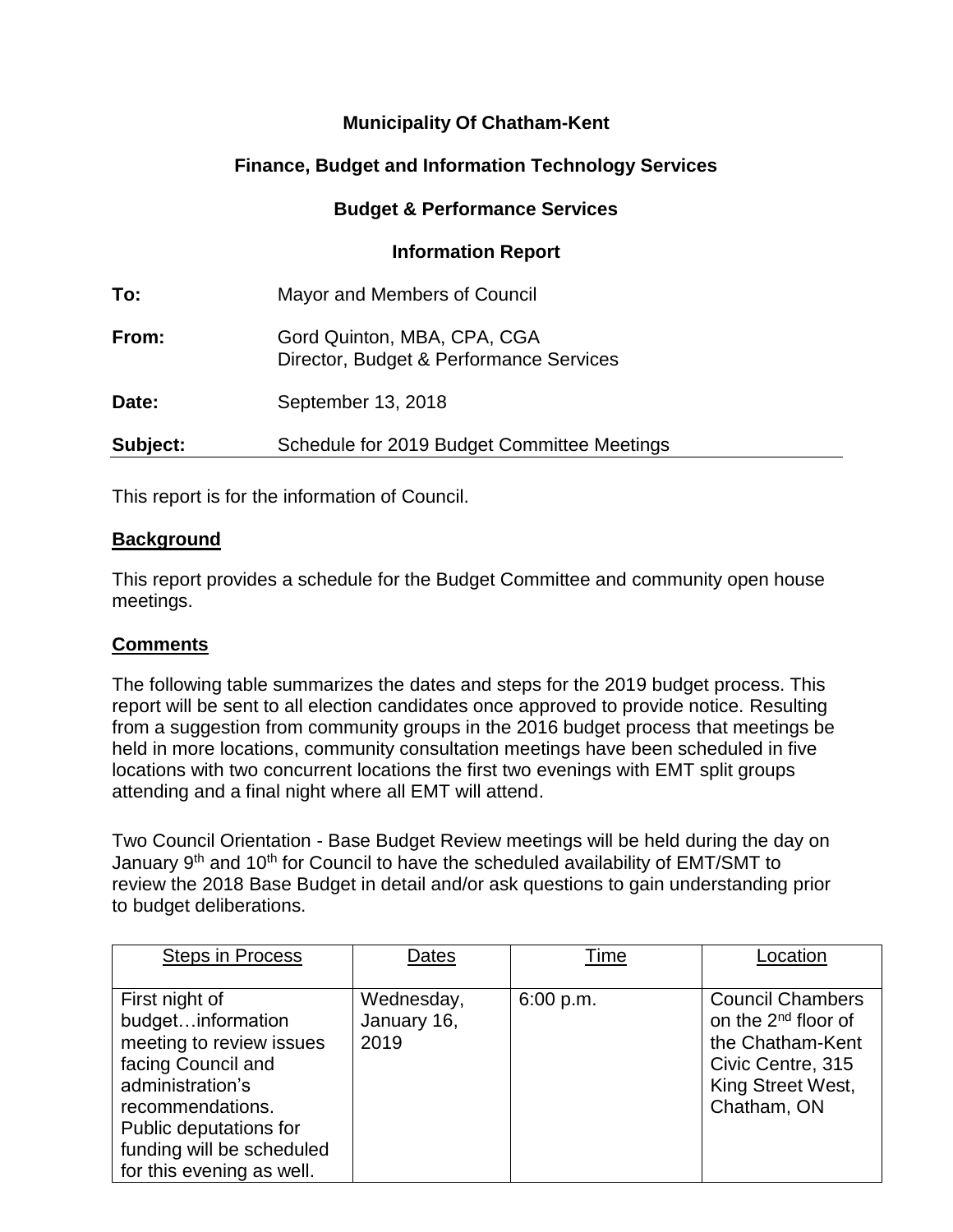| <b>Steps in Process</b>                                                | <b>Dates</b>                                                                          | <b>Time</b>                                                                                                                                                                                | <b>Location</b>                                                                                                                         |
|------------------------------------------------------------------------|---------------------------------------------------------------------------------------|--------------------------------------------------------------------------------------------------------------------------------------------------------------------------------------------|-----------------------------------------------------------------------------------------------------------------------------------------|
| Community consultation<br>$meetings$ – open<br>houses (five locations) |                                                                                       | 4:30 p.m. to 6:00 p.m.<br>(Open house with one<br>to one discussions<br>4:30 to 5:00 p.m.)<br>A brief presentation &<br>question and answer<br>period as a group from<br>5:00 to 6:00 p.m. |                                                                                                                                         |
|                                                                        | Tuesday, January<br>22, 2019<br>(Group A)                                             |                                                                                                                                                                                            | <b>Ken Houston</b><br>Memorial<br>Agricultural Centre,<br>1212 North Street,<br>Dresden, ON                                             |
|                                                                        | Tuesday, January<br>22, 2019<br>(Group B)                                             |                                                                                                                                                                                            | Tilbury Arena,<br><b>Ryder Hall</b><br>55 Bond Ave,<br>Tilbury, ON                                                                      |
|                                                                        | Wednesday,<br>January 23, 2019<br>(Group A)                                           |                                                                                                                                                                                            | <b>Blenheim High</b><br><b>School Cafeteria</b><br>163 Chatham St. S.<br>Blenheim, ON                                                   |
|                                                                        | Wednesday,<br>January 23, 2019<br>(Group B)                                           |                                                                                                                                                                                            | Wallaceburg<br><b>Municipal Office</b><br>786 Dufferin Ave<br>Wallaceburg, ON                                                           |
|                                                                        | Thursday,<br><b>January 24, 2019</b><br>(A  )                                         |                                                                                                                                                                                            | <b>Active Lifestyle</b><br>Centre,<br>20 Merritt Ave,<br>Chatham, ON                                                                    |
| <b>Budget Committee</b><br>meetings (3 evenings<br>scheduled)          | Wednesday,<br>January 30,<br>Thursday,<br>January 31,<br>Tuesday,<br>February 5, 2019 | 6:00 to 10:00 p.m.<br>(public participation<br>scheduled for 9pm)                                                                                                                          | <b>Council Chambers</b><br>on the 2 <sup>nd</sup> floor of<br>the Chatham-Kent<br>Civic Centre, 315<br>King Street West,<br>Chatham, ON |
| <b>Contingency Budget</b><br>Committee meeting<br>(only if needed)     | Wednesday,<br>February 6,<br>Thursday,<br>February 7, 2019                            | 6:00 to 10:00 p.m. (no<br>public participation<br>scheduled)                                                                                                                               | <b>Council Chambers</b><br>on the 2 <sup>nd</sup> floor of<br>the Chatham-Kent<br>Civic Centre, 315<br>King Street West,<br>Chatham, ON |